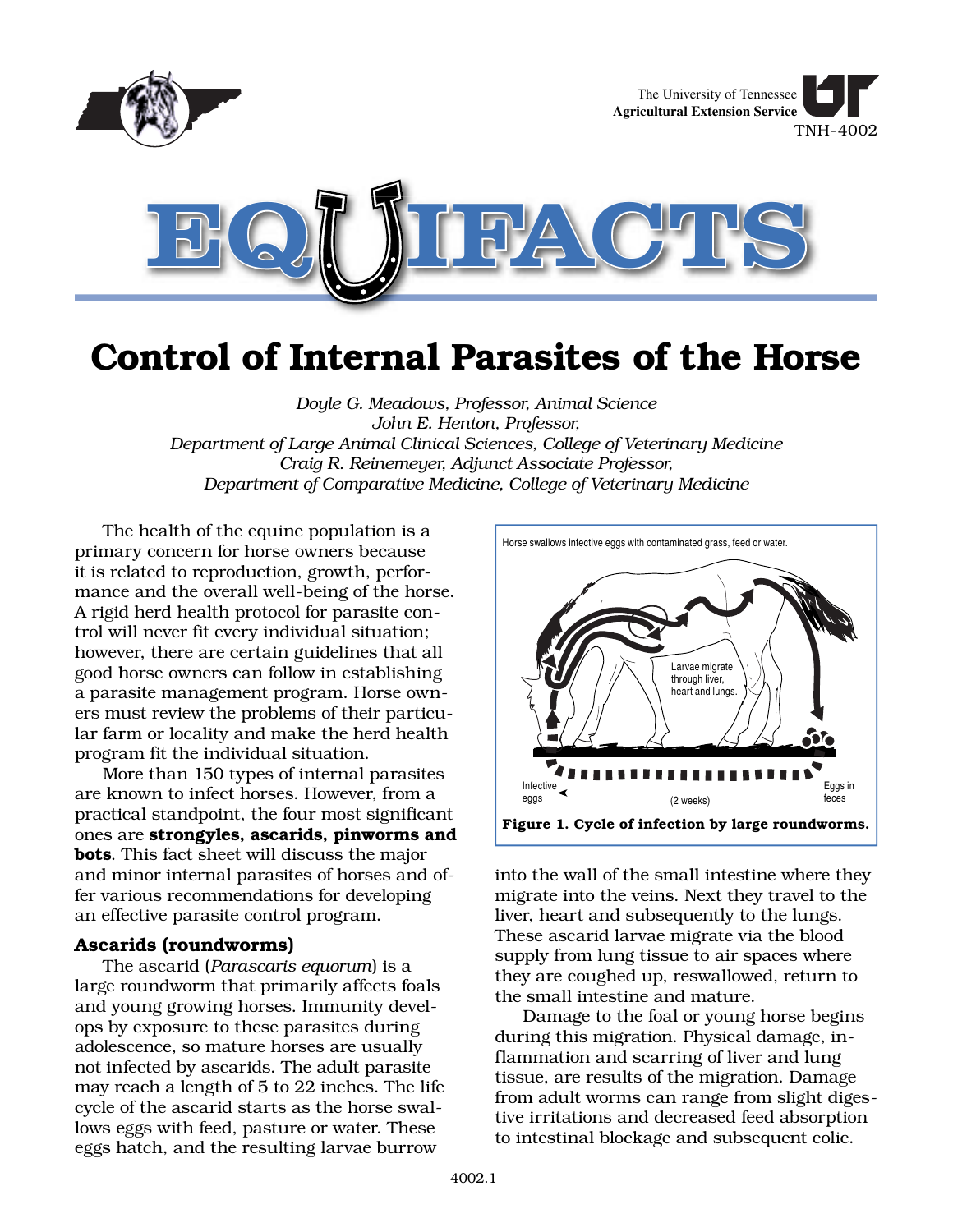It takes about three months for the life cycle of the roundworm to be completed. Eggs will start appearing in the manure of foals 10–13 weeks old. The female worm will lay up to 200,000 eggs per day, and these eggs are passed to the outside in the manure. In about two weeks, a larva develops inside the egg, which becomes infective. The eggs are very resistant to adverse conditions and may remain infective for years on pastures and in stalls. Therefore, ascarids are passed from one foal crop to another. Because of the longevity of infective eggs, the object of ascarid control is to prevent any environmental contamination with roundworm eggs. This requires dewormimg at least every two months through the first year of life.

Signs of ascarid infection include unthriftiness, pot belly, rough hair coat, slow growth and depression. Some foals will develop a cough and nasal discharge that does not respond to antibiotic treatment.

#### **Strongyles (bloodworms)**

Strongyles are the most significant and the most common of all the internal parasites of horses. They occur in horses of all ages, except the neonatal foal, and are prevalent throughout the world. The sexually mature strongyles are found within the large intestine and are commonly divided into two groups: the large strongyles and small strongyles.

The majority of strongyle larvae occur on pasture vegetation, and little transmission occurs indoors. Strongyle larvae are extremely resistant to adverse weather conditions because they are enclosed in a sheath. They



**Figure 2. Cycle of infection by large strongyles or bloodworms.**

survive freezing winters easily but are killed by hot, dry summer conditions. Once these larvae are ingested, they lose their sheath and enter the lining of the small intestine, cecum and large intestine.

The large strongyle group is made up of three species of general significance. *Strongylus vulgaris* (bloodworm) larvae burrow into small arteries in the gut wall and migrate to the anterior mesenteric artery, which is the main blood supply to the digestive tract. Their migration causes disruption of blood flow by causing the formation of blood clots in the artery. The larvae remain in the anterior mesenteric artery for approximately 120 days while they grow and develop. Subsequently, they start a return migration down the arteries to the large intestine. Upon maturation, the females may lay several thousand eggs each day, which are passed in the manure. The entire life cycle takes six to seven months.

Two other large strongyles, *Strongylus edentatus* and *Strongylus equinus*, have similar life cycles; however, their migratory pathways are not as dangerous as *Strongylus vulgaris*. They migrate within the liver, causing damage, and then return to the large intestine. Their life cycles are longer, taking from eight to 11 months to complete.

The availability of dewormers to effectively control large strongyles has decreased the significance of these parasites. Today, small strongyles may present more problems than large strongyles. The small strongyles do not migrate beyond the lining of the intestine, so tissue damage is somewhat less severe. A common effect of these parasites may be diarrhea, but small strongyles have also been implicated for an increased incidence of colic.

Foals may show signs of strongyle infection at a very young age. This is many months before the first mature adults will be present in the large intestine, suggesting that larval strongyles are the most damaging stage to the horse, and is a strong argument for prevention of parasitism. By delaying treatment until strongyles mature and lay eggs, tissue damage and disease are allowed to occur.

#### **Pinworms**

Pinworms are not very harmful to horses, and they have a relatively simple life cycle (Figure 3). Adult pinworms are found primarily in the colon and rectum of horses and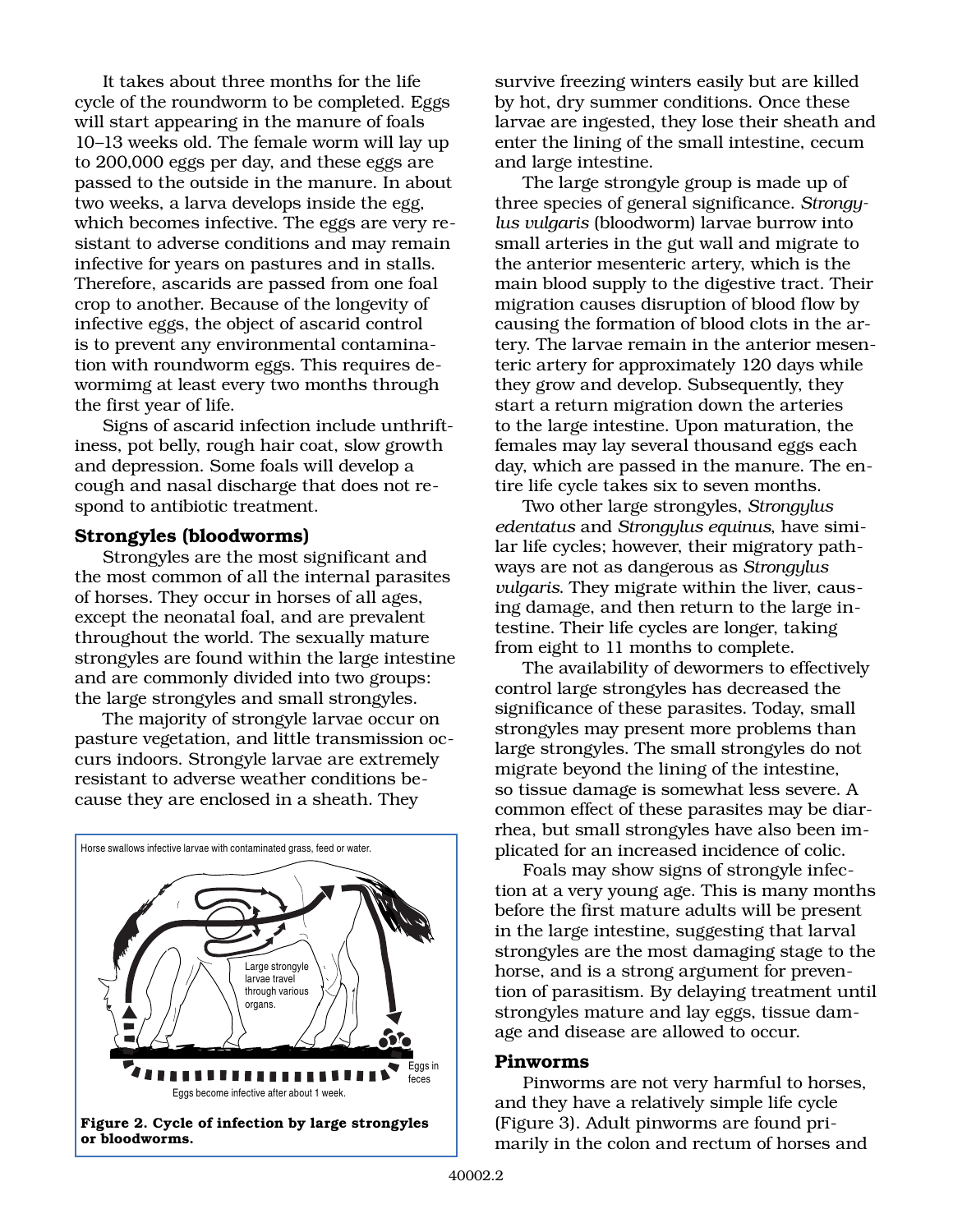

lay their eggs around the anus of their host. These eggs drop off and contaminate pastures, water, bedding and feeding areas. After the eggs are ingested by a susceptible host, they develop into maturity in the colon and rectum without a migratory state.

The damage produced by pinworms is minor. They do produce a severe irritation around the tail area which causes the horse to rub its tail. This may produce loss of hair and wounds around the tail due to excessive rubbing.

# **Stomach Bots**

Stomach bots are the larvae of a bot fly. The bot fly, which resembles a honey bee, is the adult stage of this parasite. The females lay eggs on the hairs of horses, especially around the legs. Egg laying may be so annoying that some horses will lose weight because

they spend more time fighting this fly than grazing. Friction and moisture are necessary for these eggs to hatch. This is provided by the horse licking the areas where the eggs are attached (Figure 4). Small larvae emerge from the eggs, attach to the tongue and burrow into the tissues of the mouth. However, those on the neck, face and mane hatch and migrate to the mouth and lips on their own without help from the horse. After about three weeks, a second stage larvae emerges, is swallowed and attaches to the lining of the stomach. Although bot larvae probably cause little damage to the stomach, rare cases of rupture of the stomach wall have been reported.

Also, the larvae cause erosions on the tongue and gums.

Bots spend approximately nine months attached to the stomach lining before passing out with the manure. These larvae pupate into adult flies. The life cycle depends on the parasite larvae overwintering in the stomach, then passing out in the manure in spring and subsequently developing into adult flies.

The adult flies are active from late spring to the killing frost in late fall. Therefore, treatment for bots should be scheduled from midto late-summer and again after a killing frost. This schedule renders winter treatments unnecessary.

# **Strongyloides (Threadworm)**

The intestinal threadworm, *Strongyloides westeri*, mainly infects young foals 4–47 days old. Foals become infected by ingesting larvae in the dam's milk or by penetration of the foal's skin by infective larvae in the bedding. The larvae migrate through the lungs and the small intestine causing injury while passing. The life cycle can be completed in less than two weeks. This creates the potential for severe infection in a relatively short time. Foals quickly develop immunity to these parasites and reject the infection by 60–90 days of age The main problem caused by these parasites is diarrhea, which may not respond to treatment. Some foals with threadworms may become dehydrated and develop other problems related to chronic diarrhea. Strongyloides

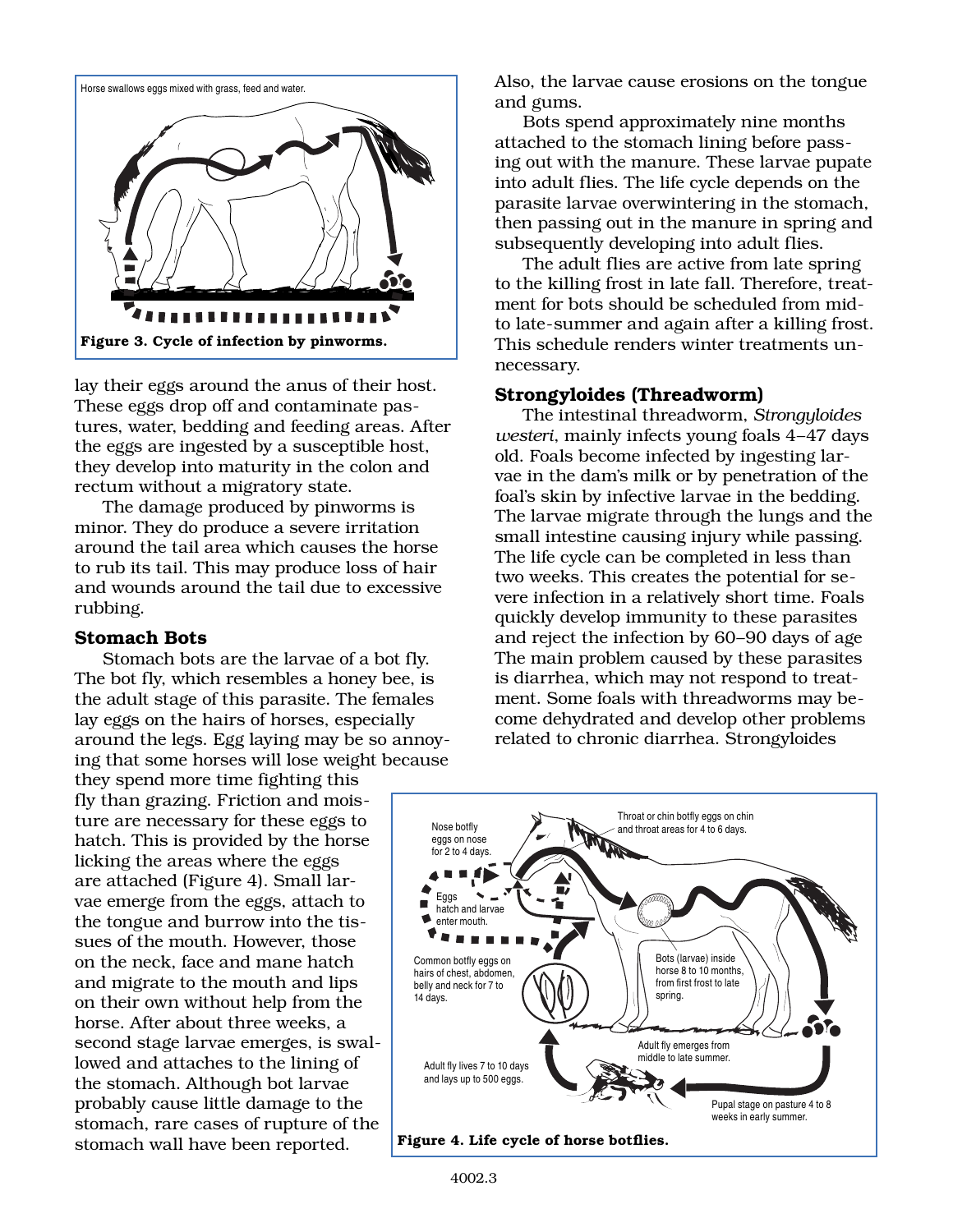infections may accompany, but are not the cause for "foal heat" diarrhea.

The major parasites, organs affected, age of horses affected and symptoms are shown in Table 1.

#### **Tapeworm**

Tapeworms occur in horses of all ages. Transmission requires an intermediate host, the oribatid mite which exists as a freeliving form on pastures. The horse ingests the mite from pastures, and it takes about two to four months for the tapeworm to mature in the horse. Mature worms first occur in weanlings and yearlings.

Large numbers of tapeworms can cause ulceration in the large intestine and cecum, colic, and a severe form of intestinal blockage. Treatment for tapeworm infections has not been routinely practiced in most areas. However, pyrantel pamoate is effective in removing tapeworms when given at double the normal dosage. Although proper pasture management and manure disposal may help control the mite, complete pasture renovation to eliminate the mite is questionable.

# **Prevention and Control of Internal Parasites**

A universal protocol to eliminate internal parasite infection in the horse does not exist. Each situation is different and is affected by many factors, including climate, season of the year, humidity, rainfall, age of the horse and concentration of horses on the land. Management and medication are the primary methods used to control parasite concentration and influence productivity in the horse.

**Management.** Any management consideration used to eliminate or reduce a certain phase of the life cycle can assist the horse owner in maintaining or improving efficiency. The key to a successful parasite control program is interrupting the life cycle.

Manure is the primary means of spreading parasites. Manure contaminates the environment, feed and water supply, pastures, paddocks, and stalls. Sanitation plays an important role in parasite reduction. Proper manure disposal will help prevent contamination of the premises. Manure should be composted before spreading it on pastures currently being grazed by horses. Otherwise the manure should be put on cropland or ungrazed pastures. Harrowing or dragging pastures during hot dry conditions may decrease exposure of grazing horses to infective larvae.

Employing good pasture management practices can dramatically reduce internal parasites. The horse owner must prevent overcrowded conditions. As the number of horses increases in a given area, more manure builds up and greater numbers of parasite larvae and eggs exist and become available. This results in the intake of larger numbers of parasites by horses grazing the pasture.

Mowing and harrowing pastures helps break up manure deposits and exposes larvae to the existing climatic conditions. However, mowing and harrowing distribute larvae onto the grass and should never be done on occupied pastures. This practice can be beneficial in a hot, dry summer but could increase infection at other times of the year.

There is little advantage to grazing ruminants (cows and sheep) with horses. However, horses following ruminants or vice versa is beneficial. The parasites that are specific to horses do not affect cows, and the life cycle is destroyed inside the cow. Pasture vacuuming, although expensive, is also very effective.

Separating horses and feeding by class, stage of production or age group will also aid in parasite control. Yearling horses should be managed differently than brood mares because they are affected by different types of parasites. They may also need to be on a different deworming schedule. It is much more difficult to reduce parasite infection if all ages and categories of horses are present in the same paddock.

A simple, yet extremely important management consideration is to never feed horses on the ground. This allows the horses additional opportunity for reinfection with parasites. Always provide hay mangers and feed bunks for all horses. Also these mangers and bunks should be cleaned and disinfected periodically. Water troughs, tanks and buckets should be kept free of fecal material to prevent contamination of the water supply.

Physically removing bot eggs from the hair of horses is also recommended. The bot eggs can be removed with a scraper or a warm, moist sponge or by clipping the hair. Rubbing the eggs with a moist sponge or rag will not remove the egg shells but will cause the eggs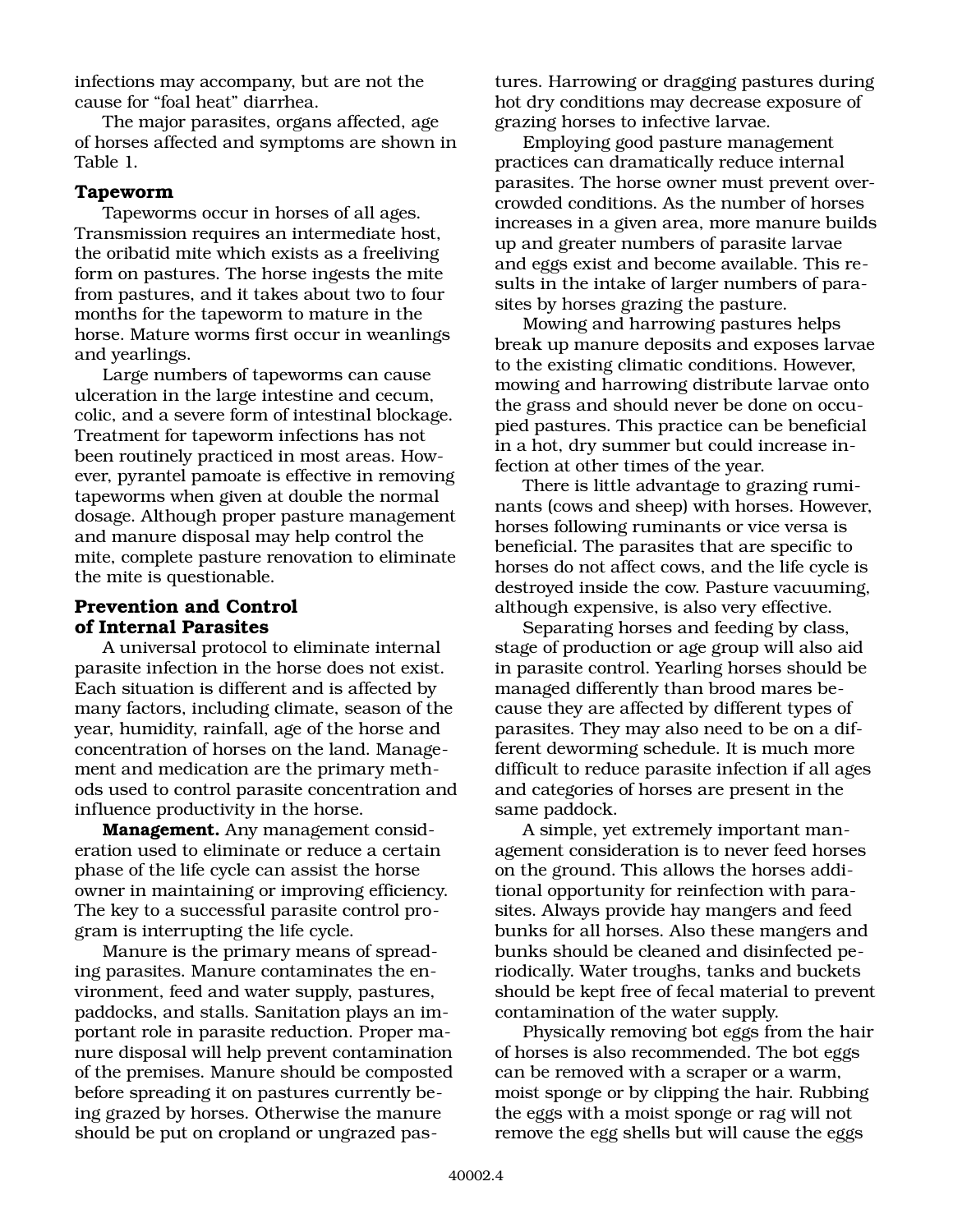to rupture, releasing the larvae. Removing the eggs from the horse will decrease the possibility of the parasite entering the horse's mouth.

**Chemical Control.** Many different commercial products are available to remove internal parasites from horses. These drugs are available in several different physical forms and are sold under various trade names. A drug control program to reduce or eliminate internal parasites should be used in combination with a good management control program.

Deworming agents differ in their ability to remove internal parasites. For example, one may control ascarids and bots, another only strongyles, while a third may control strongyles, ascarids, pinworms and bots. It is extremely important for the horse owner to have a knowledge of the deworming compounds and for which parasites they are effective (Table 2). The use of dewormers alone will not be effective in parasite control if management is poor.

Paste is the most common physical form for administering antiparasitic compounds to horses. In addition, dewormers are also administered to horses via a stomach tube and by using feed as a carrier for the compound. These methods used periodically are known as "purge" deworming. That is, all the adult worms that come into contact with the appropriate drugs in the horse's digestive tract are affected.

In addition to the purge control method, there is also a continuous drug control program in which horses consume small daily doses of dewormer. This program gives continuous control for most internal parasites except bots. Regular dosages of avermectin and elevated dosages of other dewormers (fenbendazole, oxfendazole, thiabendazole) are effective against migrating strongyle larvae.

There is no deworming schedule that fits all horses. Climate, humidity, rainfall, season, concentration of horses per land area and age of horses are all factors that influence deworming programs. However, some basic guidelines exist in the industry. Most veterinarians feel that horses should be dewormed at least four times per year. This would include deworming horses for strongyles, ascarids and pinworms four times per year with a dewormer that contains a botacide in the

early spring and late fall. Many veterinarians recommend deworming foals and weanlings every 30 to 60 days for the first year of life.

New research indicates that deworming programs work best if treatments are concentrated during the times when climatic conditions are favorable for hatching of eggs, development of larvae and transmission of infection. The annual cycle to control parasites should begin in early autumn (September) and continue through February or March. For optimum control, the horse owner should deworm from September through March "within the egg reappearance period." In other words, deworm with avermectin every eight weeks or every four weeks with other dewormers during this interval.

Researchers indicate there is no need to deworm during the hot summer months because little transmission occurs at this time. They indicate that it is better to concentrate treatments in autumn and winter than to use the same number of treatments spaced evenly throughout the year. Although this program is somewhat different from the traditional deworming schedules, there is increasing documentation for its effectiveness.

It is really important to establish a control program with your own veterinarian. It is also common practice to alternate among chemical families to prevent parasite resistance. Thus, it is necessary to know the chemical relationships of dewormers and the difference between trade names and generic names. Several dewormers are exactly the same chemically active ingredient but are packaged and sold under different trade names.

Some small strongyles have become resistant to certain dewormers; therefore, a fecal egg count can evaluate the efficiency of a dewormer. A veterinarian would conduct a fecal parasite egg count, deworm the horse and repeat the fecal count seven to 14 days later. If the dewormer was effective, the egg count should be reduced by at least 90 percent. However, if the egg count was reduced by less than 80 percent, resistance to the product is probable. Subsequent to the demonstration of resistance, the ineffective dewormer and all compounds chemically related to it should never be used on the farm again. Different families of deworming medications should be administered to these horses.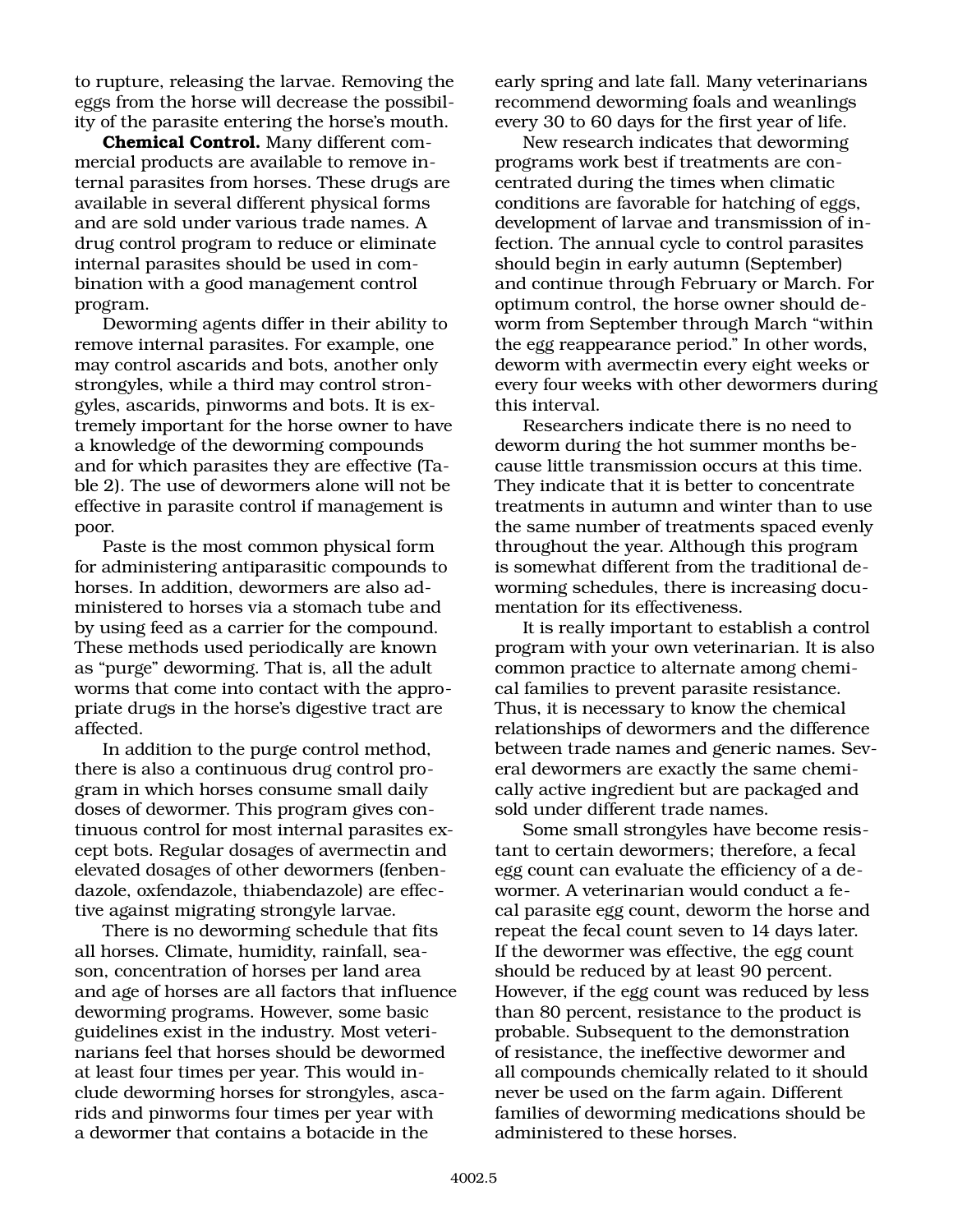One of the newest and most effective classes of dewormers is avermectin. It is effective against the four major internal parasites that infect horses and is relatively safe. Since avermectin became available, the incidence of large-strongyle-related colic has decreased dramatically. The use of avermectin every five to six months should eradicate large strongyles on a farm in about two years.

Avermectin also controls skin parasites such as *Habronema* that cause "summer sores."

The largest class of dewormers is the benzimidazoles. They are extremely safe when used alone. An example is fenbendazole, which has a toxicosis factor of 100 times the

normal dosage — it would take 100 times the normal dosage to produce illness. This class of dewormers will not control bots and may require higher dosages to control ascarids. Most dewormer resistance reported in horses has been to this class of dewormers.

Phenylguanidines turn into benzimidazoles within the horse's body and provide similar parasite control. They should be rotated as if they were in the benzimidazole class. Pyrimidines are a separate class of dewormers. They are effective against ascarids, strongyles and pinworms. A double dose of the pyrimidines has been effective in controlling the tapeworm.

| <b>Parasite</b>                | <b>Organs Affected</b>                                                                       | <b>Ages Affected</b>                            | <b>Injury &amp; Symptoms</b>                                                                                                                                             |
|--------------------------------|----------------------------------------------------------------------------------------------|-------------------------------------------------|--------------------------------------------------------------------------------------------------------------------------------------------------------------------------|
| Strongyles<br>(Bloodworms)     | • Larvae - arteries,<br>liver and<br>gut wall<br>• Adults - large<br>intestine               | All ages but<br>young especially<br>susceptible | a. Retarded growth<br>b. Loss of weight<br>c. Poor appetite<br>d. Rough hair coats<br>e. General weakness<br>f. Anemia<br>g. Diarrhea<br>h. Recurrent colics<br>i. Death |
| Ascarids<br>(Roundworms)       | • Larvae - liver &<br>lungs<br>• Adults - small<br>intestine                                 | Young (under<br>2 years of age)                 | a. Retarded growth<br>b. Pot bellied<br>c. Rough hair coat<br>d. Digestive upsets<br>e. Pneumonia<br>f. Death (ruptured<br>intestine)                                    |
| <b>Bots</b>                    | $\bullet$ Eggs - on hair<br>• Larvae -tongue, gums<br>and large intestine<br>•Bots - stomach | All ages                                        | a. Excitement (by flies)<br>b. Digestive upsets                                                                                                                          |
| Pinworms                       | •Adults - large intestine<br>and rectum                                                      | All ages                                        | a. Tail rubbing                                                                                                                                                          |
| Strongyloides<br>(Threadworms) | • Larvae - lungs and<br>small intestine<br>• Adults - small<br>intestine                     | Foals                                           | a. Diarrhea<br>b. Dehydration<br>c. Weight loss                                                                                                                          |

### **Table 1: Internal Parasites**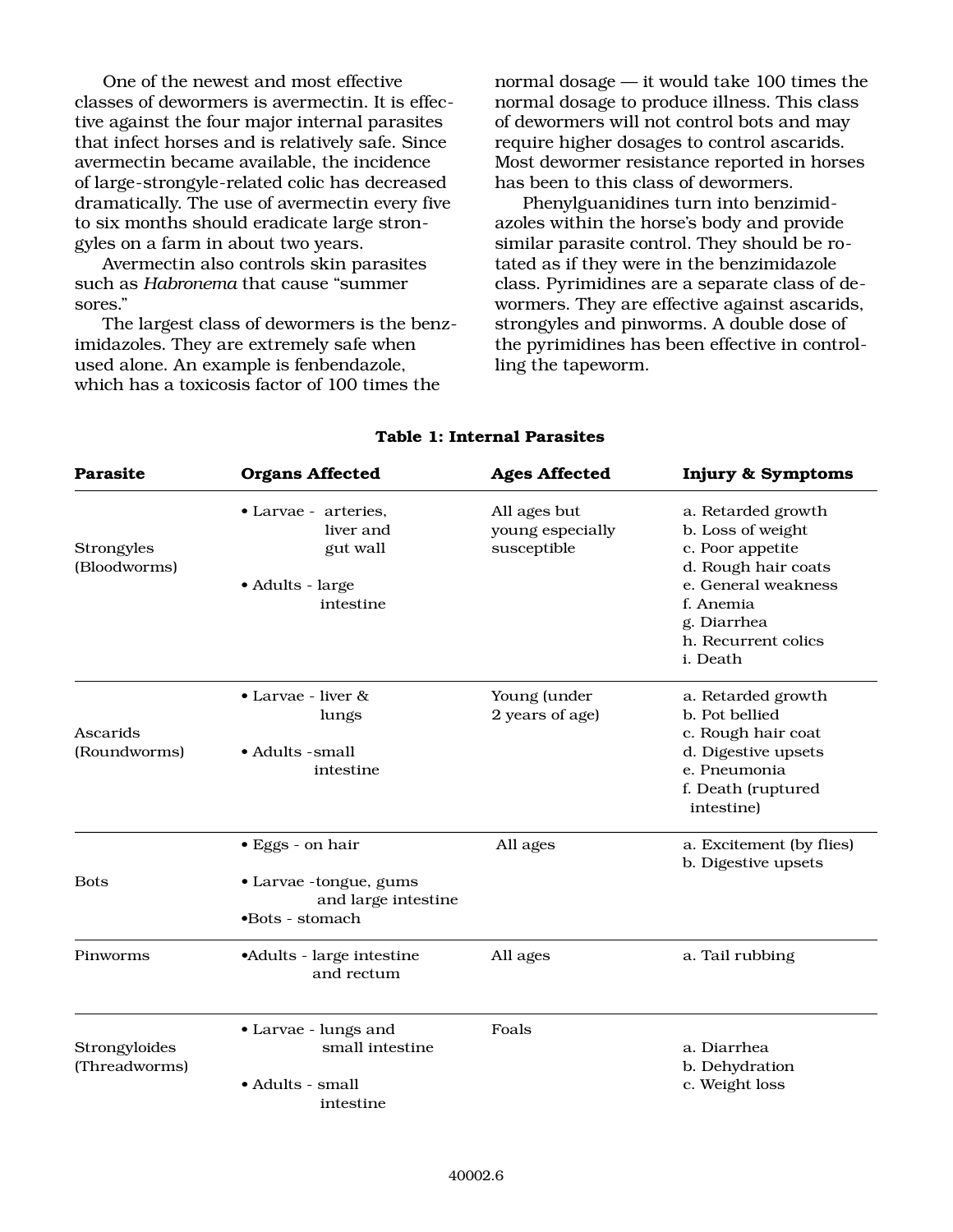|                        |                           | <b>DRUGS</b>        |                          |             |          | EFFICIENCY%                                      |           |                         |
|------------------------|---------------------------|---------------------|--------------------------|-------------|----------|--------------------------------------------------|-----------|-------------------------|
| Class/Generic Name     | <b>Trade Name</b>         | Source              | Methods <sup>1</sup>     | <b>Bots</b> | Ascarids | Strongyles                                       | Pinworms  | <b>Toxicosis Factor</b> |
| <b>AVERMECTINS</b>     |                           |                     |                          |             |          |                                                  |           |                         |
| Ivermectin             | Phoenectrin               | Phoenix             | $\overline{\phantom{0}}$ | 95-100      | 90-100   | 95-100                                           | 95-100    | 60X                     |
|                        | Scientific                |                     |                          |             |          |                                                  |           |                         |
| Ivermectin             | Eqvalan                   | Merial              | P.T.O                    | 95-100      | 90-100   | 95-100                                           | 95-100    | 60X                     |
| Ivermectin             | Zimecterin                | $\rm{Farmam^2}$     | $\mathbf{p}$             | 95-100      | 90-100   | 95-100                                           | 95-100    | 60X                     |
|                        | Rotectin 1                | Farnam <sup>2</sup> |                          |             |          |                                                  |           |                         |
| <b>BENZIMIDAZOLES</b>  |                           |                     |                          |             |          |                                                  |           |                         |
| Fenbendazole (FBZ)     | PowerPac                  | Intervet            | <b>T.F.P</b>             | $\circ$     | 90-100   | 95-100                                           | 95-100    | 100X                    |
|                        | Panacur                   |                     |                          |             |          |                                                  |           |                         |
|                        | Safeguard                 |                     |                          |             |          |                                                  |           |                         |
| Oxfendazole (OFZ)      | Benzelmin                 | Fort Dodge          | T.F                      | $\circ$     | 90-100   | 95-100                                           | 95-100    | $10X$                   |
| Oxibendazole (OBZ)     | Anthelcide-Eq             | Pfizer              | <b>T.F.P</b>             | $\circ$     | 90-100   | 95-100                                           | 95-100    | 60X                     |
| MILBEMYCINS            |                           |                     |                          |             |          |                                                  |           |                         |
| Moxidectin             | <b>guest</b>              | Fort Dodge          | U                        | 90-100      | 95-100   | 95-100                                           | 95-100    | 3X                      |
| PYRIMIDINES            |                           |                     |                          |             |          |                                                  |           |                         |
| Pyrantel-pamoate (PRT) | Strongid-T or P           | Pfizer              | <b>T.F.P</b>             | $\circ$     | 90-100   | 65-100                                           | $60 - 70$ | 20X                     |
|                        | Rotectin <sub>2</sub>     | Farnam <sup>2</sup> | $\mathbf{p}$             | $\circ$     | 90-100   | 65-100                                           | 60-70     | 20X                     |
| Pyrantel-tartrate      | Strongid-C                | Pfizer              | $\mathbf{r}$             |             |          | (Prevents infective larvae from entering tissue) |           |                         |
|                        | Stronaid-C <sub>2</sub> X |                     |                          |             |          |                                                  |           |                         |
|                        |                           |                     |                          |             |          |                                                  |           |                         |

of Horses **Table 2: Antiparasitic Compounds for Major Internal Parasites of Horses**  $\ddot{\phantom{0}}$  $\ddot{\ddot{\cdot}}$  $\overline{1}$ י<br>ק  $C_0$  $\ddot{z}$ J  $\dot{\sigma}$ Table

 $^1\!P\!\!=\!\!{\rm Paste},$  T=Stomach Tube, F=Feed, O=Oral Liquid, G=Gel 2  $^2\!{\rm Market}$  by Farnam 1P=Paste, T=Stomach Tube, F=Feed, O=Oral Liquid, G=Gel 2 2Marketed by Farnam